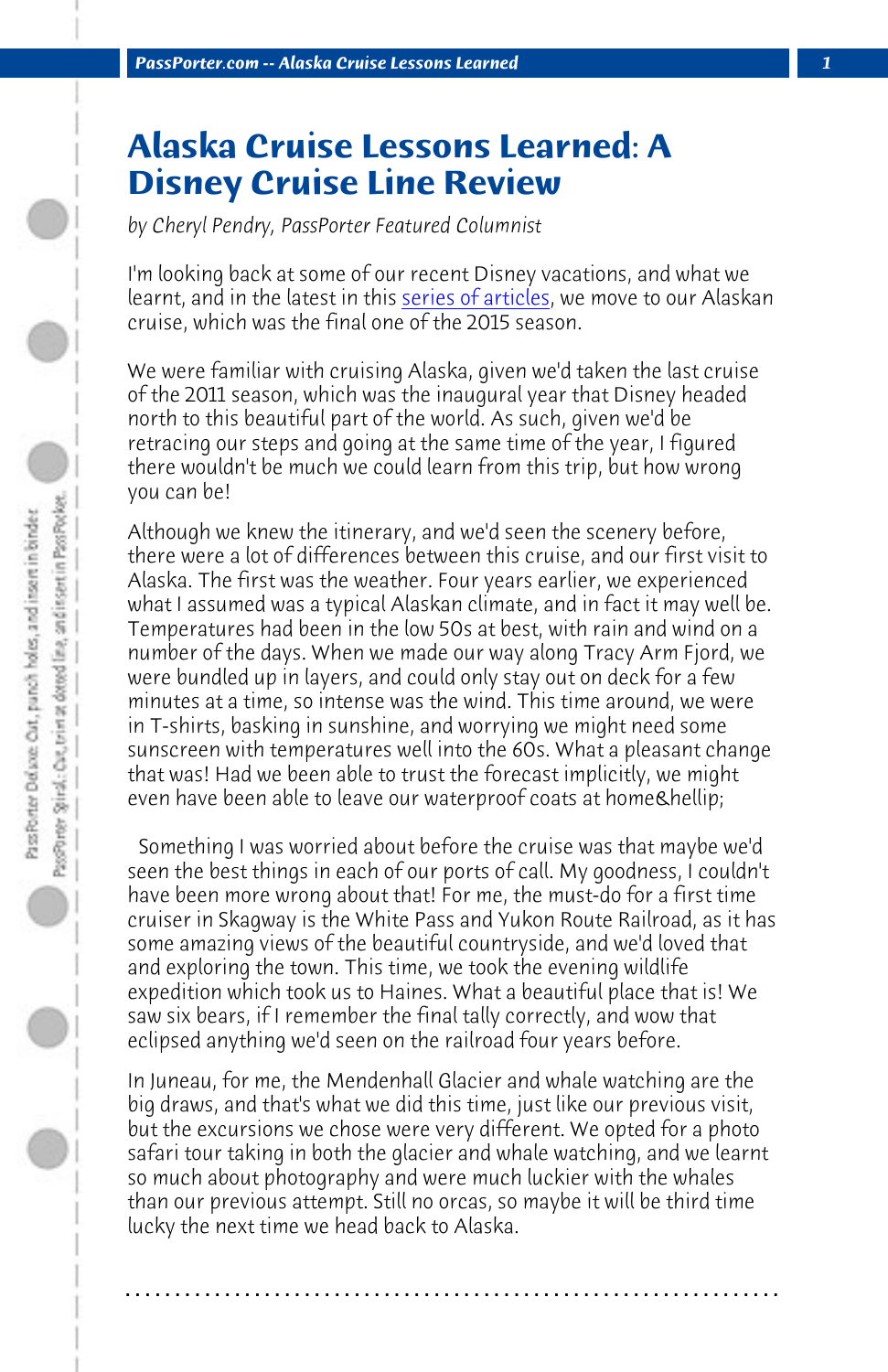Crab feasts are a huge draw in Ketchikan, and we ended up at the same place again, the George Inlet Lodge. I learnt it was certainly much more enjoyable when you're in a small group, as we had been on our first cruise. This time, we were part of a large group and as a result, I felt more rushed to get through our meals, as the food took longer to be served. However, the other aspect of our tour, exploring the Alaska Rainforest Sanctuary was definitely something I'd recommend.

 I was certainly very glad I'd done my research before this trip, as I'd found Personal Navigators, saying that if you wanted to do the character breakfast or meet the characters from Frozen, you'd need to book on boarding day. We dutifully did and got to meet Olaf (he was the one I really wanted to see!), which was a lot of fun, but this is something Disney doesn't advertise well, so if you're interested, you do need to check out whether it's likely to be offered on your cruise.

 The character breakfast though was a real disappointment, and something I wouldn't do again. We were very rushed, and the portion sizes were appallingly small, given it was a cruise, and usually food portions aren't a problem. We gave that feedback to Disney, and that's something I'll certainly do again, as they thanked us with a bottle of champagne on our final night of the cruise -- a lovely touch! Of course, I can't guarantee this will happen to everyone, as it may also have had something to do with my husband's 50th birthday.

 Something else you need to book quickly are the beverage seminars. I had every intention of getting our names down on embarkation day, but the lines were hideous by the time we'd finished making our arrangements to meet the characters, so I figured we could wait. That was a big mistake, as by day two, all the ones we could attend (some clashed with other bookings we already had) were fully booked.

 I'm not sure I'd take the time out for the Disney Vacation Club member presentation again. We've always enjoyed the ones we've been to in the past, but this time, we found it much more sales focused, and we came away feeling it was a waste of an hour, and given it was at 9:00am on an at sea day, we'd had to get up early for it, and we'd have preferred to have had a lie-in.

 If we do an Alaskan cruise again, something I would certainly ensure we do is go to the wildlife presentations by the on-board naturalist. We only made it to the third, all about whales, but based on what we saw, we deeply regretted not making it to others. We saw the others on the on-board TV, and they were all excellent quality.

**. . . . . . . . . . . . . . . . . . . . . . . . . . . . . . . . . . . . . . . . . . . . . . . . . . . . . . . . . . . . . . . . . .**